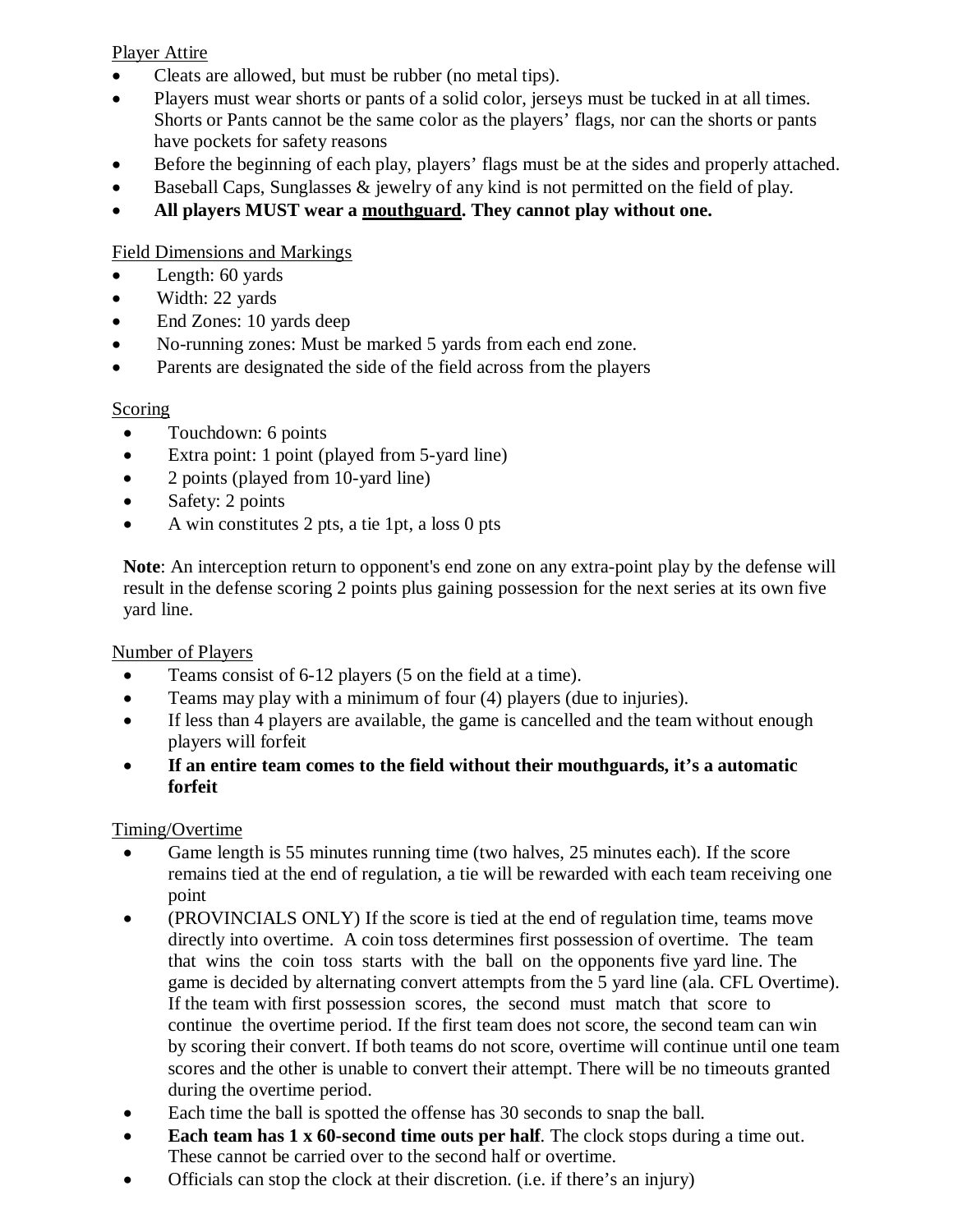- The teams will be warned when there are two minutes left to play in both halves. The game cannot end on a defensive penalty.
- There will be a halftime period of 2 minutes between the first and second half.

# **IN PLAY RULES**

Possession

- Before the start of the game, captains will gather and flip a coin to determine first possession. Loser of the coin toss has choice of end zone to defend. The team that loses the coin toss gets possession at the beginning of the second half starting at its own 5-yard line.
- **There are no kickoffs**
- The offensive team takes possession of the ball at its 5-yard line and has three plays to cross midfield. Once a team crosses midfield, if the offense fails to score, the ball changes possession and the new offensive team takes over on its 5-yard line.
- If the offensive team fails to cross midfield, possession of the ball changes and the opposition starts its drive from its 5-yard line.
- An automatic first down by penalty will overrule the other requirements regarding three plays to make either a first down or score.
- All possession changes, except interceptions, start on the offense's 5-yard line.
- Teams change sides at half time
- *One pass MUST be made for every three plays of possession (example. Play #1 - run, play #2 – run, play #3 must be a pass)*
- *\*\*NEW FOR 2014\*\* Any given player can only score THREE (3) offensive touchdowns per game. If a player who has scored three offensive touchdowns in the current game scores a fourth touchdown, the ball is brought back to the line of scrimmage and the down is replayed. The first time no penalty is applied, if it occurs afterwards a 5yd loss and Loss of Down penalty will be applied.*

## **Running**

- To start the play, the ball must be snapped between the legs of the snapper.
- The center is the player who gives the ball to the quarterback via a snap. The center cannot take a direct handoff back from the quarterback (**except in the 7 & 8/9 division**) (no center sneak play).
- The quarterback is the player who receives the ball directly from the snap.
- The quarterback cannot run with the ball past the line of scrimmage.
- An offence may use multiple handoffs behind the line of scrimmage. Only backward or lateral handoffs are allowed during a down.
- Tosses or sweeps behind the line of scrimmage are allowed and are running plays. Downfield tosses are not permitted. Once a player has possession of the ball beyond the line of scrimmage, any loss of possession will be blown dead by the official.
- "No-running zones" are located 5 yards from each end zone. When the ball is on or inside the 5-yard line going towards the opponent's end zone, the offense cannot use a running play to cross the line of scrimmage. If a run play occurs within the 5yd no-run zone, the play will be blown dead and a loss of down will occur.
- Any player who takes a handoff can throw the ball from behind the line of scrimmage.
- All defensive players are eligible to rush once the ball has been handed off, tossed, or there is a play-action fake or fake handoff.
- Spinning is allowed, but offensive players cannot leave their feet to avoid a defensive player (no diving). If a player leaves their feet, the play will be blown dead by the referee & the ball will be placed from the spot where the player left his/her feet. It can also result in a turnover on downs (if on 3rd down).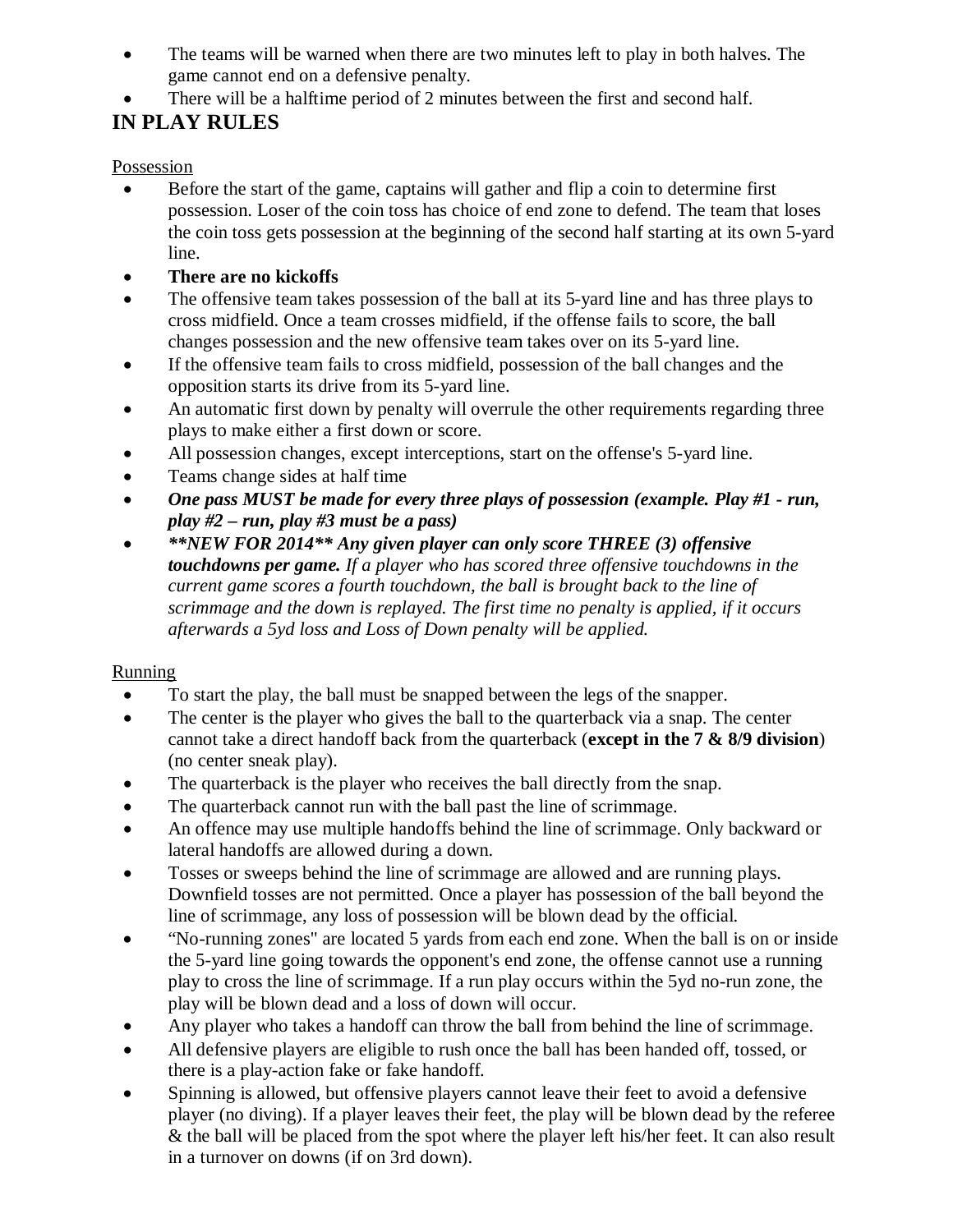- No diving is allowed by an offensive player. If a player dives from his feet. The play will be blown dead by the referee & the ball will be placed from the spot where the player left his/her feet. It can also result in a turnover on downs (if on 3rd down).
- The ball is spotted where the ball carrier's feet are when the flag is pulled, not where the ball is.
- It is up to the ball carrier to avoid contact with the defender. Good defensive position should be rewarded by the officials.
- There are no fumbles in flag football. Any fumble will be considered a dead ball at the spot of the fumble.
- Any fumble by the offensive team in their own end-zone will result in a safety

#### Receiving

- All players are eligible to receive passes (including the quarterback if the ball has been handed off behind the line of scrimmage).
- All players may be in motion at the snap, with exception of the center.
- A player must have at least one foot inbounds when making a reception. (A receiver cannot return on to the playing field from an out of bounds position and be the first to touch the football)
- Once a player catches the ball he/she is no longer allowed to lateral the ball. (i.e. hook and laterals are not permitted)
- Players may catch the ball while on their knees, back or side, however, the play is blown dead and the ball is spotted where the catch was made.
- Players are eligible to catch a pass if their flag has fallen off, however, the play is blown dead and the ball is spotted where the catch was made.
- If a player dives to catch a ball, the play is dead where the catch is made (i.e. where the players' feet/body are at the time of the catch)
- If both an offensive and defensive player catch the ball simultaneously, the tie will always go to the offense

## Passing

- The quarterback has seven (7) seconds to throw the ball; he/she cannot cross the line of scrimmage with the ball.
- Once the ball is handed off or tossed, or there is a play-action fake or fake handoff, the seven (7) second rule no longer is in effect.
- Shovel passes are allowed but must be received beyond the line of scrimmage
- Forward passes must cross the line of scrimmage. If a forward pass does not cross the line of scrimmage, the offense will be penalized with an illegal forward pass

## Dead Balls

- Substitutions may be made on any dead ball.
- Play is ruled "dead" when:
	- o Official blows the whistle.
	- o Ball carrier's flag is pulled or becomes illegal. **Note** - Illegal meaning the flag is in a position unable for the defense to pull i.e. falls off
	- o Ball carrier steps out of bounds.
	- o Touchdown or safety is scored.
	- o When any part of the ball carrier's body, other than a hand or foot, touches the ground.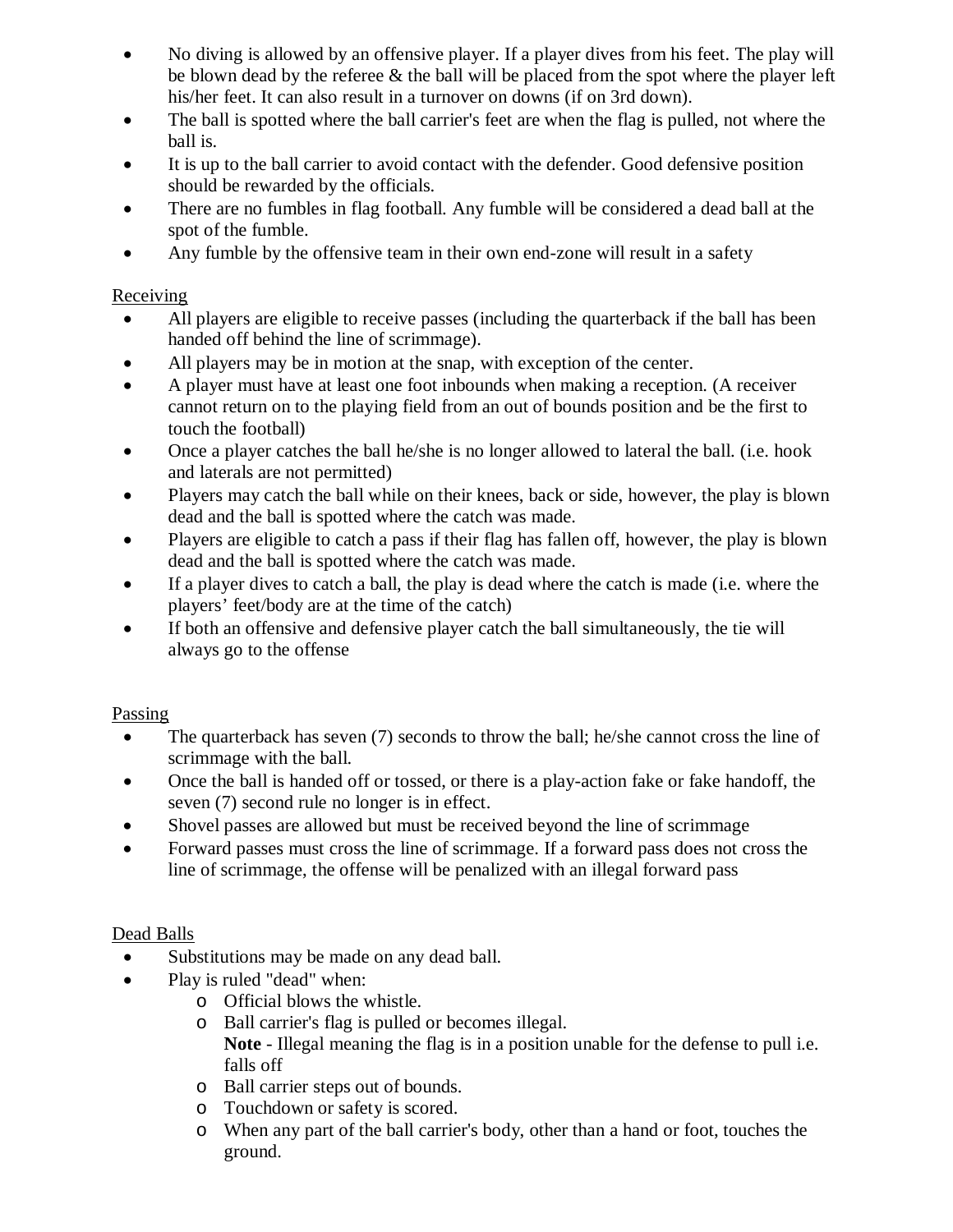- If the ball carriers flag falls off, the play will be whistled dead and the ball will be spotted at the spot where the flag fell off.
- Players are eligible to catch a pass if their flag has fallen off, but will be ruled down upon making the catch.
- When the ball is fumbled **Note**: There are no fumbles. The ball will be spotted where the ball carrier's feet were when the fumble was made. I.e. a bad snap will not be ruled as a fumble. There is no stripping of the ball.

## Defensive Rushing

- Only players starting 7 yards behind the line of scrimmage (2yd outside the centre's feet) can rush the passer
- A bean bag designates the seven yards from the line of scrimmage
- Any number of players can rush the quarterback but only players lined up within two yards (side to side) of the ball are entitled to a clear path to the quarterback.
- A rusher lined up within two yards (side to side) of the 7 yard marker is entitled to a free rush at the quarterback – the rusher may not be interfered. If interfered, it will result in an offensive rusher interference penalty
- A rusher lined up outside the two yards (side to side) of the 7 yard maker is not entitled to a free rush to the quarterback and may be interfered (For example - a running back or receiver in motion or in a pattern who runs into the rusher)
- All defenders may rush once the ball is handed off or tossed, or there is a play-action fake or fake handoff.
- The rusher may not be interfered. If interfered, it will result in an offensive rusher interference penalty.
- A rusher may not hit the quarterbacks arm or any other part of their body while the quarterback is throwing.

## Interceptions

- Interceptions change the possession of the ball.
- The defense can return interceptions.
- On interceptions that occur and remain in the end zone, the ball will become dead and will result in the ball belonging to the intercepting team at its 5-yard line. Should an interception occur in the end zone and the ball carrier leave the end zone, the ball will belong to the intercepting team at the spot the ball becomes dead. However, should the ball carrier return to the end zone and be de-flagged, or the ball be ruled dead the result would be a safety for the other team

#### **REMEMBER, FLAG FOOTBALL IS NON-CONTACT, BLOCKING AND TACKLING IS NOT PERMITTED UNDER ANY CIRCUMSTANCES**

## Sportsmanship/Roughing

- If the referee witnesses any acts of flagrant contact (tackling, elbowing, cheap shots, blocking, or any unsportsmanlike act) the game will be stopped and the player will be ejected from the game. FOUL PLAY WILL NOT BE TOLERATED.
- Trash talking and taunting is illegal. (Trash talk and taunting is talk that may be offensive to officials, opposing players, teams, or spectators.) Officials have the right to determine offensive language. If trash talking or taunting occurs, the team committing the foul will be penalized 15 yards for unsportsmanlike conduct. Officials have the right to determine offensive language
- Discriminatory statements/offensive language, such as comments of race, sex and upbringing by players, coaches or spectators will result in a 15 yard unsportsmanlike conduct penalty and an immediate ejection
- Deliberate questioning of officials calls will be penalized upon the officials discretion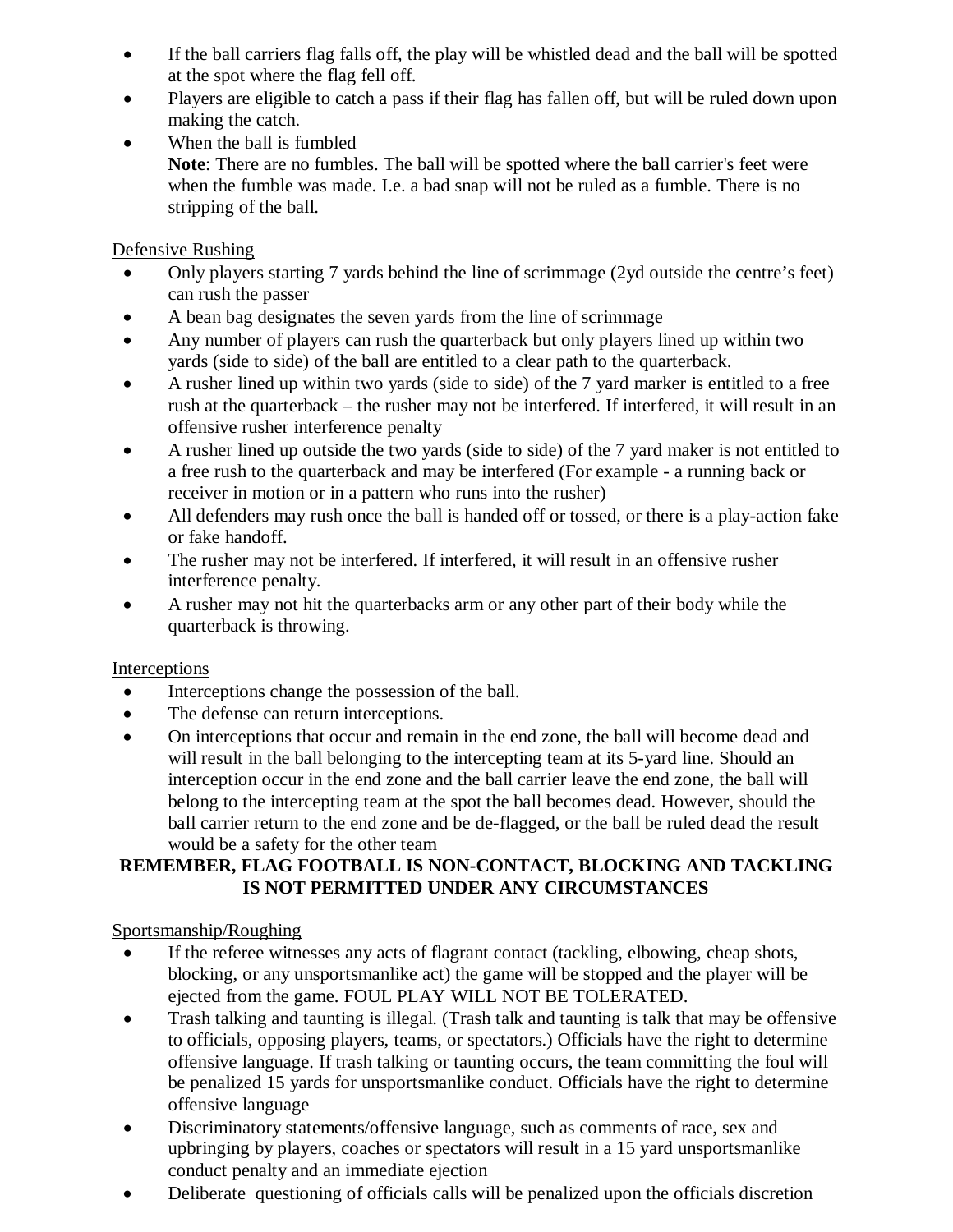- Any physical or verbal abuse against an official by a player, coach or spectator will result in a 15 yard unsportsmanlike conduct penalty and an immediate ejection.
- In the case that parents are asked to leave the field of play, coaches are responsible to help officials enforce the decision if parents are unwilling to leave. If the parent does not leave, the team they are sided with will forfeit the game
- Once a flag is pulled, the defensive player should hold the flag above his/her head so that the referee can spot the location of the flag pull. The pulled flag should be handed to the player who lost the flag or to a teammate. Intentionally throwing the flag onto the ground is considered poor flag etiquette and will result in a 15yd unsportsmanlike penalty.

## **PENALTIES**

- All penalties are 5 yards (except for Pass Interference & unsportsmanlike conduct 15 yards).
- All penalties can be declined.
- Penalties will not exceed half the distance to the opposing team's goal line from the line of scrimmage.
- Referees determine incidental contact that may result from normal run of play.
- All penalties will be assessed from the line of scrimmage except for flag guarding.
- Only the team captain may ask the referee questions about rule clarification and interpretations. Players cannot question judgment calls.
- Games cannot end on a defensive penalty, unless the offense declines the penalty.
- If the offense and defense are both penalized with two penalties that are of the same distance (i.e. 5 yard and 5 yards), the down will be repeated
- If the offense and defense are both penalized, but one side is penalized with a 15 yard penalty, the difference between the penalties will be assessed, and the down will be repeated

## **Offensive Penalties**

## **5 yards and loss of down**

- No cadence by quarterback
- Illegal forward pass pass received behind the line of scrimmage
- Offensive pass interference receiver push offs **Note** - If an offensive player pulls the flag of a defensive players just as the defender is about to make a catch, the offensive player will be penalized for pass interference
- Roughing it is up to the ball carrier to avoid contact with the defender. Good defensive position will be rewarded to the defense by the officials
- Blocking/Illegal pick play **Note** – Offenses may not run plays where players are placed into a stalemated position to act as stand-still blockers downfield. If a pick play or wall is intentionally run it will result in a 5 yard penalty and a loss of down
- Illegal Score a player who has scored three offensive touchdowns, scores a  $4<sup>th</sup>$ touchdown (or more) after being warned about scoring multiple offensive touchdowns in the current game.

## **5 yards, down repeated**

- Substitution fouls i.e. six players on the field, players enters field during the snap of the ball
- Delay of game inability to snap the ball before the 30 second play clock expires
- False Start
- Illegal Snap snap must occur between the legs of the snapper to the quarterback